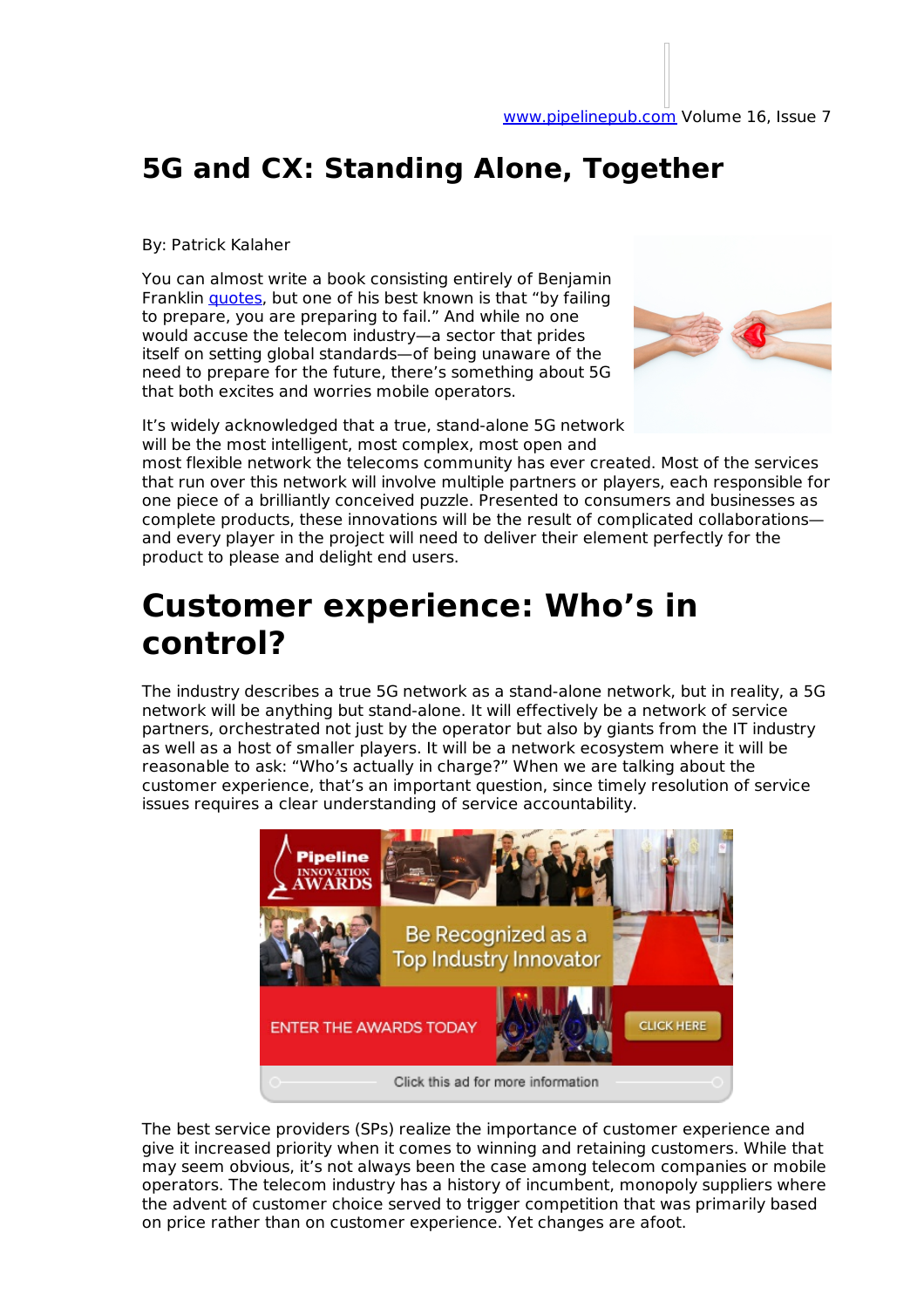## **Seeing through the fog of the 5G wars**

Of course, we are all familiar with the assault by OTTs on traditional telecom revenue streams such as voice and text—and the direct result. As a result, when it comes to price competition, the operators find themselves in an unsustainable race to the bottom. It's all too easy for operators to copy and adopt each other's services, making it almost impossible to maintain a competitive advantage through the range of products available. Therefore, the ultimate winners in the SP community will be those that provide the best overall experience, not those that offer the cheapest plan—which brings us back to 5G.

Most of the earliest forms of 5G being marketed today are being delivered over the operator's existing 4G infrastructure. That immediately creates a gap between the 5G hype and the 5G reality. Enhanced mobile broadband (eMBB) is not a killer 5G app: nobody's going to pay a premium to download a video marginally faster than they can over 4G. However, you can be certain that right now out there in the developer community, innovators are working on new services and applications for businesses and consumers that will take advantage of true, stand-alone 5G network systems. These will be the networks where the 5G radio path meets a 5G-ready transport layer and where the backbone networks are supported by powerful mobile edge computing capabilities.

The transition from a hybrid 4G/5G network to a pure 5G environment means there are a lot more things to think about, and a lot more moving parts and service partners to manage. And those operators that are interested in maintaining and enhancing their customer experience—which, frankly, should be all of them—must prepare now for that collaborative 5G customer experience of the future.

Of course, it is difficult for operators to prepare for the use cases of tomorrow when they do not know exactly what those innovative developers are cooking up in the background. However, they do know the advanced characteristic of a stand-alone 5G network that developers will most likely want to leverage. That characteristic is primarily low latency connections which operators and vendors alike have talked about endlessly.

## **The 5G CX conundrum**

Operators also know the areas that are most likely to cause customer concern and consternation. A groundswell of headline-grabbing stories about 5G network vendors has gotten consumers worried about 5G's security, privacy and the protection of their personal data. In Europe, the EU has cited the increased security risks posed by 5G. Ironically, this is because one of the key features of a 5G network—the ease with which services can be connected to it over open APIs—is also a feature that arguably makes it more vulnerable to hackers. As such, this is an issue that operators can neither ignore nor underestimate.

Forward-looking service providers are focusing their attention on the elements they need to master in order to deliver 5G services that can protect the customer experience. These are availability, reliability, and the security of the service and the end-to-end connection.

In addition, operators must also focus on interoperability. Given the partnership and collaborative approach to service delivery within the 5G ecosystem, measures must be put in place to test that all the various parts work together as expected. It's no small task. **According to Ericsson**, annual shipments of 5G devices are projected to reach 160 million units by the end of 2020. That will be a plethora of platforms, protocols and products to manage and test.

When developing "minimum viable products" (MVPs) to release to the market, it's important to bear in mind that it is likely these are going to be limited in terms of feature set, but that should not apply to the quality of the experience. Operators therefore have to ensure—and must have processes in place to test and prove—that all the features of the MVPs as they come online work perfectly. They must also be